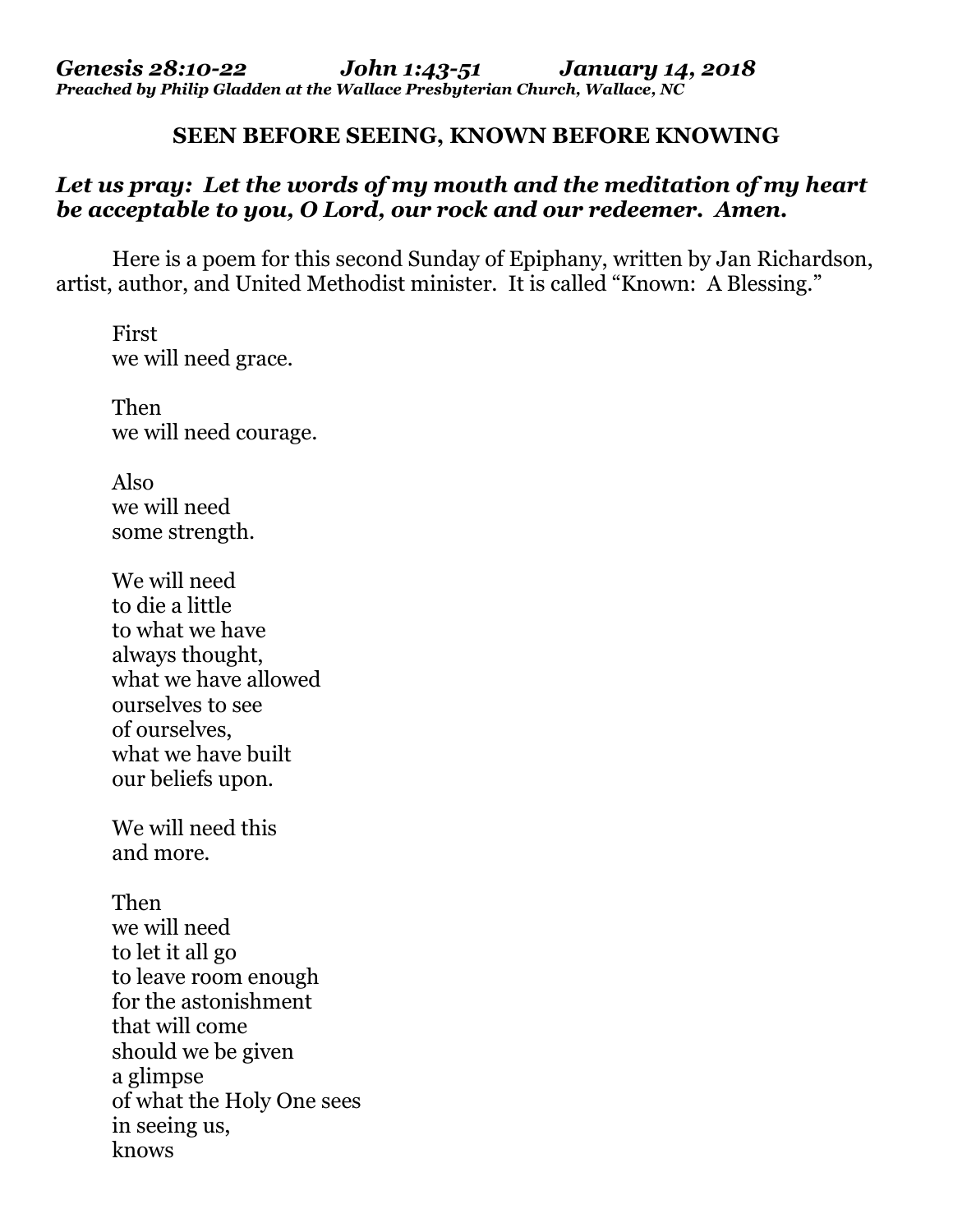in knowing us, intricate and unhidden

no part of us foreign no piece of us fashioned from other than love

desired discerned beheld entirely all our days.<sup>1</sup>

Nathanael had "to die a little to what he had always thought, what he had allowed himself to see of himself, what he had built his beliefs upon." When Philip invited him to "Come and see," Nathanael was quick to voice his skepticism based on what he had always thought, what he had allowed himself to see of himself, what he had built his beliefs upon – "Can anything good come out of Nazareth?" Granted, Nazareth was a back-water, little village in Galilee, but even so, Nathanael's immediate reaction seems rather harsh. But, to his credit, Nathanael went anyway. He went to see what Philip was talking about. As one commentator has put it, "Nathanael is skeptical at the start. His initial attitude towards Jesus is based on his preconceptions and his contempt for Nazareth, from which he thinks nothing good can come. However, his actual experience of Jesus changes his mind."<sup>2</sup>

This story from the first chapter of John seems to be the perfect model for effective evangelism. Are you shy about sharing your faith? Just say, "Come and see." You don't know how to invite someone to church? Just say, "Come and see." Are you unsure about how to answer skeptics or people who are wondering and seeking? Just say, "Come and see." There's no need to threaten or to embarrass or get defensive or condemn or reject. Just say, "Come and see."

There is certainly some value in that lesson from this story about Jesus, Philip, and Nathanael. Philip makes the same offer to Nathanael that Jesus made to him, "Come and see." Although we don't know a whole lot about Philip (his name appears in every list of the twelve apostles), he does seem to have a knack for introducing people to the Lord – first with Nathanael, then with some Greeks later on in John's gospel. Some Greeks in Jerusalem for the Passover festival found Philip and said, "Sir, we wish to see Jesus." Philip went and told Andrew; then Andrew and Philip went and told Jesus. (John 12:20-22) Unfortunately, John doesn't tell us if the Greeks ever got to see Jesus, since Jesus starts talking about his upcoming death. But is it too hard to imagine Jesus saying to Andrew and Philip, "Tell those Greeks to come and see"?

But this isn't a sermon about evangelism or how to invite someone to church or how to defend your Christian faith, even if the simple "Come and see" is an attractive way to invite someone to share the joy you have found in Jesus. No, I'm more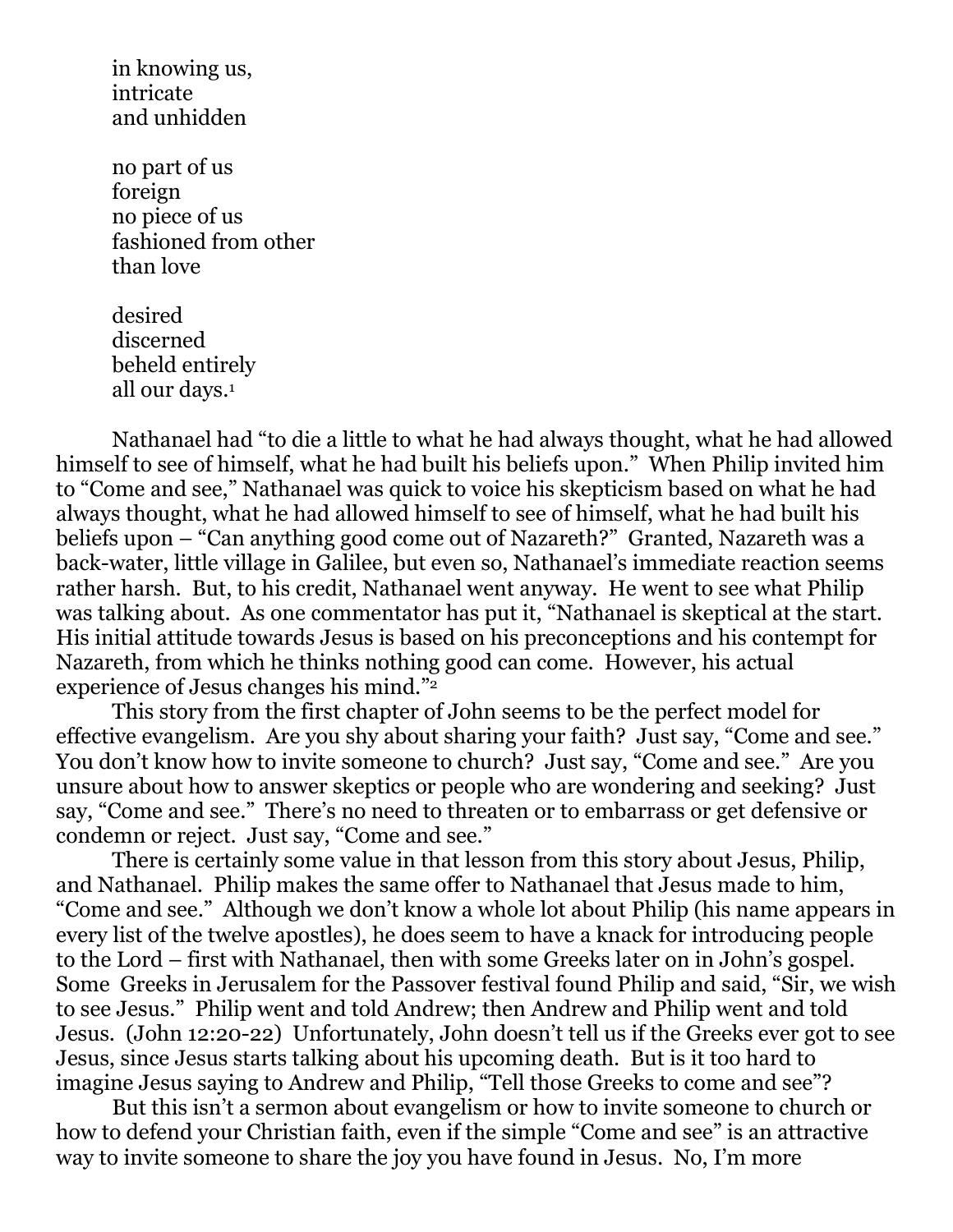interested in how Jesus finds Philip and already knows Nathanael, even before either one of them goes looking for Jesus.

John begins his story by telling us that "Jesus decided to go to Galilee." John doesn't tell us *why* Jesus decided to go to Galilee. However, the very next thing we read in the story is, "He found Philip and said to him, 'Follow me.'" "Being found" keeps on happening throughout the story – Philip "found" Nathanael and told him, "We have 'found' him about whom Moses in the law and the prophets wrote, Jesus son of Joseph from Nazareth." That reminds me of the story about Jesus and Zacchaeus the tax collector. According to Luke, "[Zacchaeus] was trying to see who Jesus was, but on account of the crowd he could not, because he was short in stature. So he ran ahead and climbed a sycamore tree to see him, because he was going to pass that way." (Luke 19:3-4) After he had eaten at Zacchaeus' house, Jesus said, "For the Son of Man came to seek out and save the lost." (Luke 19:10) Zacchaeus wanted to *see* Jesus – Jesus *saw* Zacchaeus, sought him out, and saved him.

Which takes us back to Nathanael's question for Jesus, "Where did you get to know me?" Jesus answered, "I saw you under the fig tree before Philip called you." Nathanael replied, "Rabbi, you are the Son of God! You are the King of Israel!" Jesus answered, "Do you believe because I told you that I saw you under the fig tree? You will see greater things than these."

Think about what we say when the light bulb goes off, when our eyes are opened, when we understand – "Ah, now I see!" We're not just talking about light entering the pupil, being bent by the cornea, being focused by the lens, which projects the image onto the retina, which then converts the light to electrical signals and sends them to the brain. No, we're talking about "seeing with the heart" -- perceiving, understanding, recognizing, experiencing, and coming to see.

Seeing and knowing – that's what Philip and Nathanael experienced that day in Galilee. But even before they saw and knew, they were seen and known. Before Nathanael even responds to Philip's invitation, "Come and see," he is seen. Before Nathanael even gets to know who Jesus is (more than just a nobody from Nazareth), he is known. Nathanael's experience with Jesus reminds me of some of the most beautiful words in the scriptures: "For now we see in a mirror, dimly, but then we will see face to face. Now I know only in part; then I will know fully, even as I have been fully known." (1 Corinthians 13:12)

At yesterday's session retreat, the elders and I spent the morning talking about how we can fulfill the responsibility of discerning and measuring the congregation's fidelity to the Word of God. We also talked a lot about helping the congregation define our vision of who we are and who God wants us to be. We talked about working together with the congregation to create a new vision and mission statement that expresses who we are and who we want to be as God's people, and what we will do to help people "Come and see" who Jesus is.

In an article about this story about Jesus, Philip, and Nathanael, Stephen Hultgren writes, "If we are convinced that Christian faith holds the truth about human life, then we must, in all earnestness, show people how that truth makes sense and is embodied in our own lives, both as individuals and as communities . . . Thus faith also comes about when people see communities – families, churches, and even larger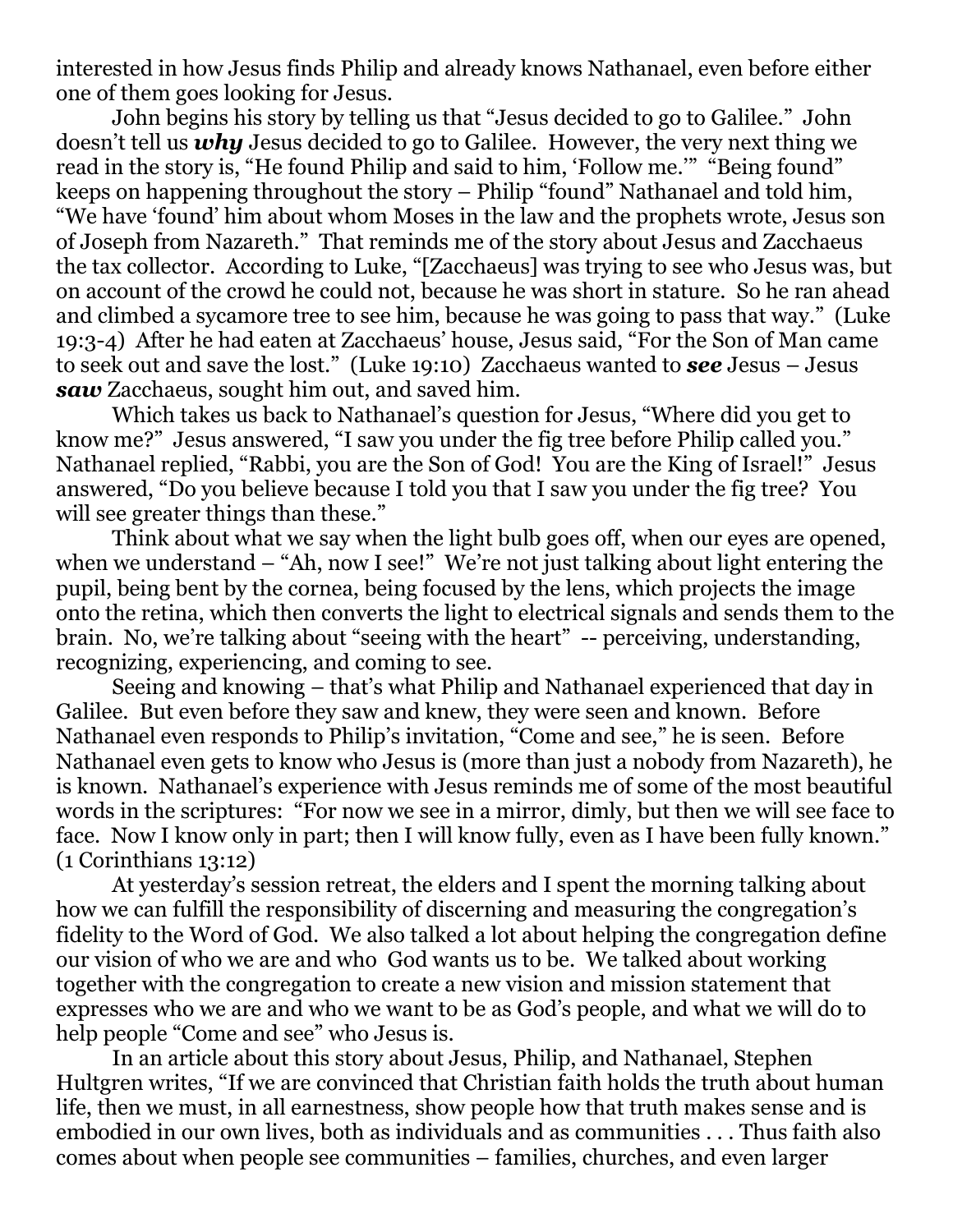communities – living out, in unity, the truth of the gospel and offering people a coherent vision for life."<sup>3</sup>

One minister asks, "Who was your Philip? Who invited you to 'come and see' Jesus – the first time and the many times since? And what are your 'Nathanael' moments – those times Jesus connected with you so profoundly you've never forgotten it?"4

Philip and Nathanael moments – that's what the elders and I hope for for our congregation. How can we all experience those times Jesus connects with us so profoundly that we will never forget it? How can we better see and know Jesus? Even more than that, how can we come to trust in our heart-of-hearts that even before we see and know Jesus, Jesus has seen and known us?

I began this sermon with a poem by Jan Richardson about being known. Here's a poem to end with, by Andrew King, called "The One Whose Heart is Searching."

Nathanael on the ground under the fig tree, looking

up through its leaves at an empty sky.

The leaves sift the sunlight, its harshness is filtered,

but the shade over his soul shows little gleam of joy.

His heart nearly closed in its quest for truth,

his horizons have dimmed, no corners of hope discerned.

But there is One who remains watching and looking,

and the One who is searching for him is the unrecognized God.

You and me on our beds, our couches, you and me by our lamps.

You and me under spreading trees, or peering at the sky through windows;